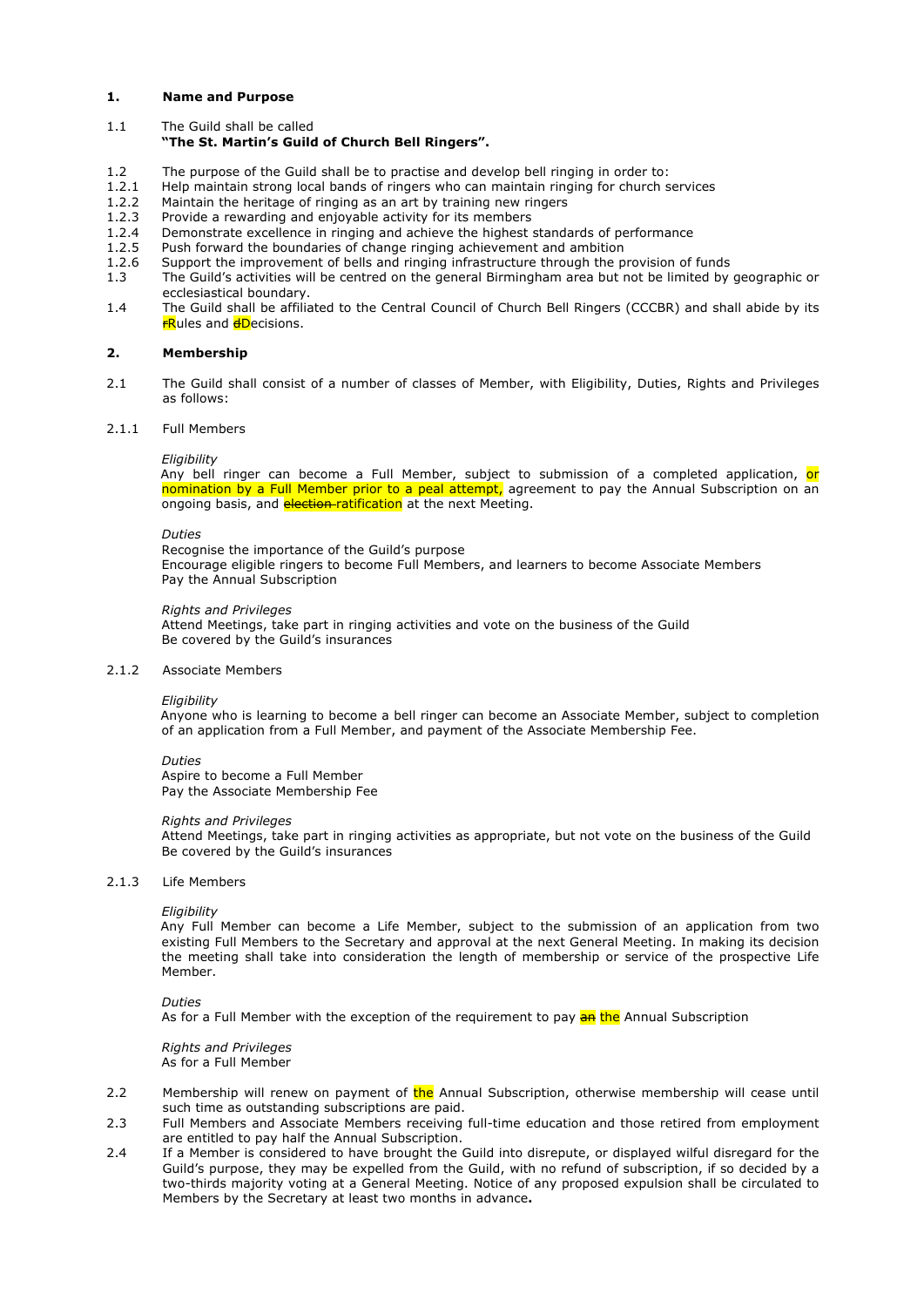2.5 The Guild may elect a Member as a Life Vice President to recognise exceptional service to the Guild or ringing as a whole. Notice of proposal of Life Vice Presidents shall be given by a Full Member or current Life Vice President at any General Meeting prior to the Annual General Meeting or in writing to the Secretary six weeks prior to the Annual General Meeting, and they shall be elected by simple majority vote at the Annual General Meeting. Life Vice Presidents to retain all the rights and privileges of Full Members and are not required to pay an Annual Subscription.

# **3. Officers and Officials**

- 3.1 The Officers of the Guild shall be:
- 3.1.1 a Master, who shall chair all Meetings of the Guild, and ensure that decisions made by the Guild comply with statutory requirements and CCCBR Rules and Decisions.
- 3.1.2 a Ringing Master, whose duties shall include organising ringing practices, quarter peals, peals and other ringing events to further the purpose of the Guild.
- 3.1.3 a Secretary, whose duties shall include recording minutes of Meetings of the Guild, conduct of the Guild's correspondence, and informing Members of the dates, venues and business of the Guild's Meetings and other activities.
- 3.1.4 a Treasurer, whose duties shall include keeping an account of the income and expenditure of the Guild, the preparation of an annual statement of the accounts for examination and presentation at the Annual General Meeting, maintenance of the Guild's insurances, and maintaining a complete register of all Members of the Guild.
- 3.1.5 an Archivist, whose duties shall include the safekeeping, preservation and curating of the Guild's library, peal and quarter peal records, and other property, the maintenance of an inventory of the Guild's property, and overseeing the loan of books and other property to Members.
- 3.1.6 a Recruitment Officer, whose duties shall include identifying opportunities to promote ringing and recruit potential Members.
- 3.1.7 a Safeguarding Officer, whose duties shall be to ensure that the procedures of the Guild comply with the safeguarding guidelines issued by the CCCBR, the Dioceses, and legal requirements. The Safeguarding Officer shall also provide guidance and assistance to Members regarding Safeguarding issues if able to do so, or to refer Members in need of assistance to the appropriate sources of guidance.
- 3.1.8 a Public Relations Officer, whose duties shall include promotion of the best possible image of bell ringing, bell ringers and the Guild to the general public.
- 3.2 The Officials of the Guild shall be:
- 3.2.1 Two General Fund Trustees, in whose names all funds and assets, other than the Bell Restoration Fund, of the Guild are vested.
- 3.2.2 Two Bell Restoration Fund Trustees, in whose names, along with the Master and Treasurer, all the funds and assets of the Bell Restoration Fund are vested.
- 3.2.3 Two Independent Examiners who shall examine the **General Funds** annual statement of the accounts of the Guild and of the Bell Restoration Fund and report to the Annual General Meeting.
- 3.2.4 A Dinner Secretary, who shall organise the Henry Johnson Commemoration Dinner, working with the Officers or a sub committee thereof.
- 3.3 All Officers and Officials shall normally be elected at the Annual General Meeting to serve until the next Annual General Meeting. The term of office of the Dinner Secretary shall take effect from 1st April following the Annual General Meeting.
- 3.4 Subject to the nominee's acceptance, the proposer and seconder of a candidate for an office shall give the proposed name to the Secretary no later than six weeks prior to the Annual General Meeting.
- 3.5 In the event of a vacancy occurring the Officers may appoint a replacement who shall serve until the next Annual General Meeting when an election to fill the office shall take place in accordance with the procedures in 3.4. Such temporary officers shall not act as Trustees of the Bell Restoration Fund.

# **4. Meetings**

- 4.1 The Annual General Meeting of the Guild shall normally be held on the second Saturday in January for the following purposes:
- 4.1.1 the election of Life Vice Presidents, Life Members, Officers and Officials of the Guild,
- 4.1.2 the presentation of the accounts and reports from Guild Officers,<br>4.1.3 the determination and apportionment of subscriptions and fees.
- the determination and apportionment of subscriptions and fees,
- 4.1.4 other appropriate business including the election of Central Council representatives.
- 4.2 Special General Meetings shall be held at a venue to be decided by the Officers within four weeks of either:
- 4.2.1 such a meeting being called by the Officers, or
- 4.2.2 receipt by the Secretary of a written notice specifying the business to be transacted at the meeting signed by at least one tenth of the Full Members of the Guild.
- 4.3 The quorum at the Annual General Meeting or at a Special General Meeting shall be one fifth forty of the Full Members of the Guild.
- 4.4 All motions and **propositions** proposals, unless otherwise provided for by the rules, shall be decided on a simple majority of those members voting. The Chairman of the meeting shall have a casting vote.
- 4.5 Full Members, Life Vice Presidents and Life Members unable to attend an Annual or Special General Meeting and having tendered a written apology may register their views on the business of the meeting and vote by writing to the Secretary prior to the meeting. The number of such voting members shall not count towards the relevant quorum but their votes shall count equally with those of the members present.
- 4.6 In the absence of either the Master or Secretary from an Annual or Special General Meeting the members present shall elect a substitute for that meeting.